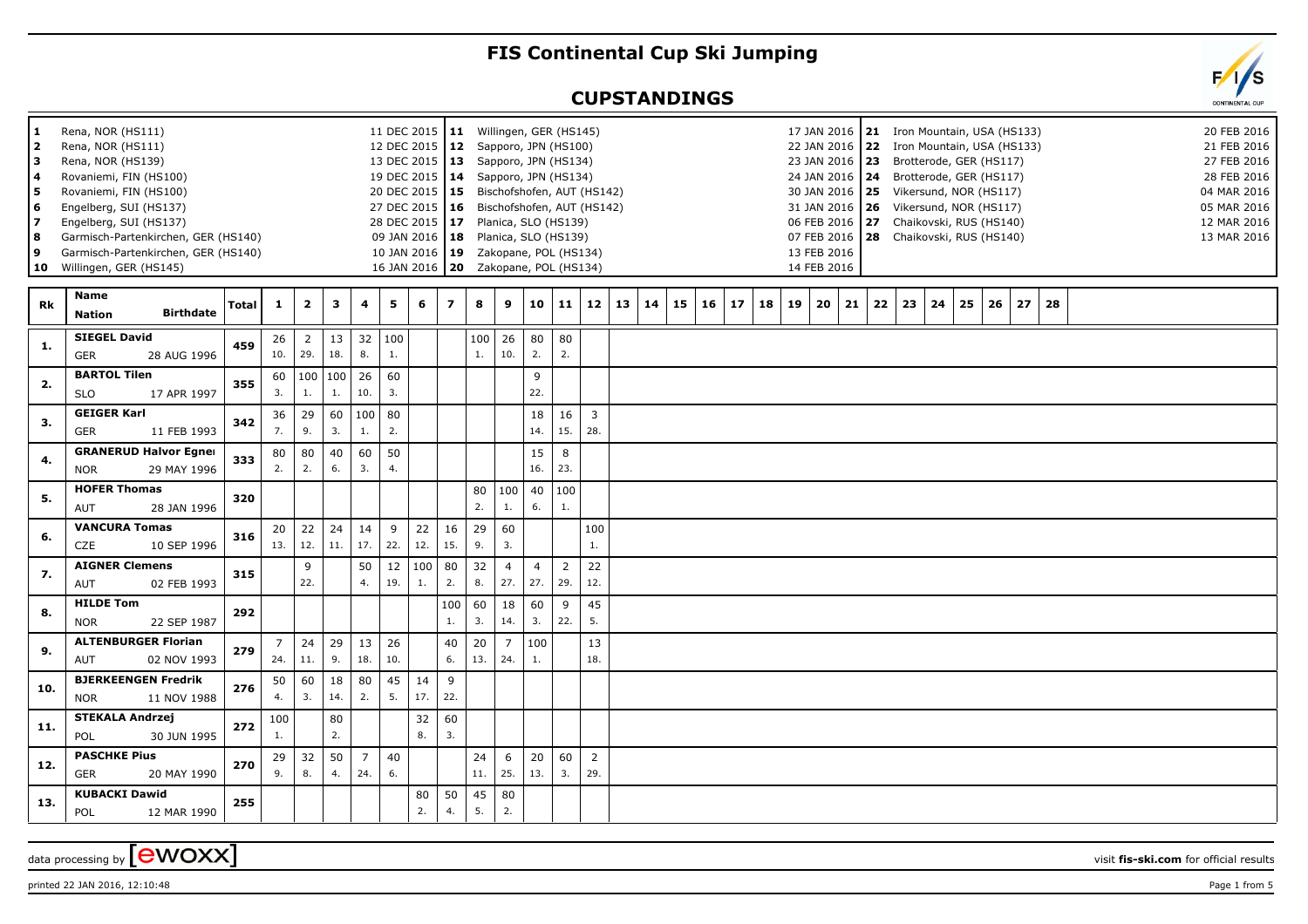| Rk  | Name<br><b>Birthdate</b><br>Nation                 | <b>Total</b> | $\mathbf{1}$          | $\overline{\mathbf{2}}$ | $\mathbf{3}$          | 4         | 5                     | 6         | $\overline{z}$        | 8                     | 9                     | 10                     | 11        | 12        | 13 | 14 | 15 | $16 \mid 17$ | 18 | 19 | 20 | 21 | 22 | 23 | 24 | 25 | 26 | 27 | 28 |  |  |  |
|-----|----------------------------------------------------|--------------|-----------------------|-------------------------|-----------------------|-----------|-----------------------|-----------|-----------------------|-----------------------|-----------------------|------------------------|-----------|-----------|----|----|----|--------------|----|----|----|----|----|----|----|----|----|----|----|--|--|--|
| 14. | <b>ROEE Espen</b><br><b>NOR</b><br>26 JUL 1993     | 247          | 24<br>11.             | 45<br>5.                | 20<br>13.             | 18<br>14. | 22<br>12.             |           | 6<br>25.              | 8<br>23.              | 16<br>15.             | 36<br>$\overline{7}$ . | 26<br>10. | 26<br>10. |    |    |    |              |    |    |    |    |    |    |    |    |    |    |    |  |  |  |
| 15. | <b>SCHIFFNER Markus</b><br>05 JUN 1992<br>AUT      | 243          |                       |                         |                       |           |                       | 60<br>3.  | 18<br>14.             |                       | 36<br>7.              | 29<br>9.               | 20<br>13. | 80<br>2.  |    |    |    |              |    |    |    |    |    |    |    |    |    |    |    |  |  |  |
| 16. | <b>NAGLIC Tomaz</b><br><b>SLO</b><br>18 JUL 1989   | 242          | 3 <sup>1</sup><br>28. | 16<br>15.               | 32<br>8.              |           | 13<br>18.             | 10<br>21. | 24<br>$11. \,$        | 40<br>6.              | 40<br>6.              | 50<br>4.               | 14<br>17. |           |    |    |    |              |    |    |    |    |    |    |    |    |    |    |    |  |  |  |
| 17. | <b>TOLLINGER Elias</b><br>AUT<br>25 MAR 1995       | 211          |                       | 14<br>17.               | 11<br>20.             | 32<br>8.  |                       | 29<br>9.  | 36<br>7.              | 15<br>16.             | 12<br>19.             | 26<br>10.              | 10<br>21. | 26<br>10. |    |    |    |              |    |    |    |    |    |    |    |    |    |    |    |  |  |  |
| 18. | <b>HVALA Jaka</b><br>15 JUL 1993<br><b>SLO</b>     | 176          | 10<br>21.             |                         | 10<br>21.             | 4<br>27.  | $\overline{2}$<br>29. |           |                       |                       |                       | 45<br>5.               | 45<br>5.  | 60<br>3.  |    |    |    |              |    |    |    |    |    |    |    |    |    |    |    |  |  |  |
| 19. | <b>POGRAJC Andraz</b><br>26 SEP 1991<br><b>SLO</b> | 165          | 40<br>6.              | 15<br>16.               | 36<br>7.              | 11<br>20. | 18<br>14.             |           | 45<br>5.              |                       |                       |                        |           |           |    |    |    |              |    |    |    |    |    |    |    |    |    |    |    |  |  |  |
| 19. | <b>KOFLER Andreas</b><br>17 MAY 1984<br>AUT        | 165          |                       |                         |                       |           |                       | 36<br>7.  | 20<br>13.             | 13<br>18.             | 24<br>$11.$           | 22<br>12.              | 50<br>4.  |           |    |    |    |              |    |    |    |    |    |    |    |    |    |    |    |  |  |  |
| 21. | <b>KOZISEK Cestmir</b><br>CZE<br>09 NOV 1991       | 161          | 22<br>12.             |                         | $\overline{7}$<br>24. | 5<br>26.  | 11<br>20.             |           |                       | 18<br>14.             | 50<br>4.              | 16<br>15.              | 32<br>8.  |           |    |    |    |              |    |    |    |    |    |    |    |    |    |    |    |  |  |  |
| 22. | <b>PAVLOVCIC Bor</b><br>27 JUN 1998<br><b>SLO</b>  | 147          |                       |                         |                       |           |                       | 26<br>10. | 12<br>19.             | 50<br>4.              | 22<br>12.             | 24<br>11.              | 13<br>18. |           |    |    |    |              |    |    |    |    |    |    |    |    |    |    |    |  |  |  |
| 23. | <b>NEUMAYER Michael</b><br>15 JAN 1979<br>GER      | 145          | 18<br>14.             | 26<br>10.               | 26<br>10.             | 15<br>16. | 36<br>7.              |           |                       |                       |                       |                        | 24<br>11. |           |    |    |    |              |    |    |    |    |    |    |    |    |    |    |    |  |  |  |
| 24. | <b>KLUSEK Bartlomiej</b><br>POL<br>15 JAN 1993     | 141          |                       | $20\,$<br>13.           | 14<br>17.             | 40<br>6.  | 32<br>8.              |           | 10<br>21.             | 14<br>17.             | 11<br>20.             |                        |           |           |    |    |    |              |    |    |    |    |    |    |    |    |    |    |    |  |  |  |
| 25. | <b>BOYD-CLOWES Mackenzi</b><br>CAN<br>13 JUL 1991  | 140          | 45<br>5.              | 50<br>4.                | 45<br>5.              |           |                       |           |                       |                       |                       |                        |           |           |    |    |    |              |    |    |    |    |    |    |    |    |    |    |    |  |  |  |
| 26. | <b>HAMANN Martin</b><br>10 APR 1997<br>GER         | 137          |                       |                         |                       |           |                       | 12<br>19. | $\overline{2}$<br>29. | 36<br>7.              | 29<br>9.              |                        | 22<br>12. | 36<br>7.  |    |    |    |              |    |    |    |    |    |    |    |    |    |    |    |  |  |  |
| 27. | <b>EISENBICHLER Markus</b><br>03 APR 1991<br>GER   | 131          | 32<br>8.              | 36<br>7.                | $\overline{4}$<br>27. |           | 9<br>22.              |           |                       |                       |                       |                        |           | 50<br>4.  |    |    |    |              |    |    |    |    |    |    |    |    |    |    |    |  |  |  |
| 28. | <b>FUCHS Tim</b><br><b>GER</b><br>03 AUG 1997      | 124          | 13<br>18.             | 8<br>23.                |                       | 24<br>11. |                       |           |                       | 16<br>15.             | 45<br>5.              | 6<br>25.               |           | 12<br>19. |    |    |    |              |    |    |    |    |    |    |    |    |    |    |    |  |  |  |
| 29. | <b>STURSA Vojtech</b><br><b>CZE</b><br>03 AUG 1995 | 123          | 8<br>23.              |                         | 5<br>26.              |           |                       | 20<br>13. | 22<br>12.             | $\overline{7}$<br>24. |                       | 32<br>8.               | 11<br>20. | 18<br>14. |    |    |    |              |    |    |    |    |    |    |    |    |    |    |    |  |  |  |
| 30. | <b>JUSTIN Rok</b><br>06 APR 1993<br>SLO            | 92           |                       |                         |                       | 36<br>7.  | 29<br>9.              | 9<br>22.  | 13<br>18.             | $\overline{2}$<br>29. | $\overline{3}$<br>28. |                        |           |           |    |    |    |              |    |    |    |    |    |    |    |    |    |    |    |  |  |  |
| 31. | <b>PREVC Cene</b><br>SLO<br>12 MAR 1996            | 88           |                       |                         |                       |           |                       | 45<br>5.  | 32<br>8.              | $\overline{3}$<br>28. | 8<br>23.              |                        |           |           |    |    |    |              |    |    |    |    |    |    |    |    |    |    |    |  |  |  |
| 32. | <b>VELTA Rune</b><br><b>NOR</b><br>19 JUL 1989     | 84           |                       |                         |                       |           |                       |           |                       | 26<br>10.             | 9<br>22.              | 13<br>18.              | 36<br>7.  |           |    |    |    |              |    |    |    |    |    |    |    |    |    |    |    |  |  |  |

data processing by **CWOXX** visit **fis-ski.com** for official results

printed 22 JAN 2016, 12:10:48 Page 2 from 5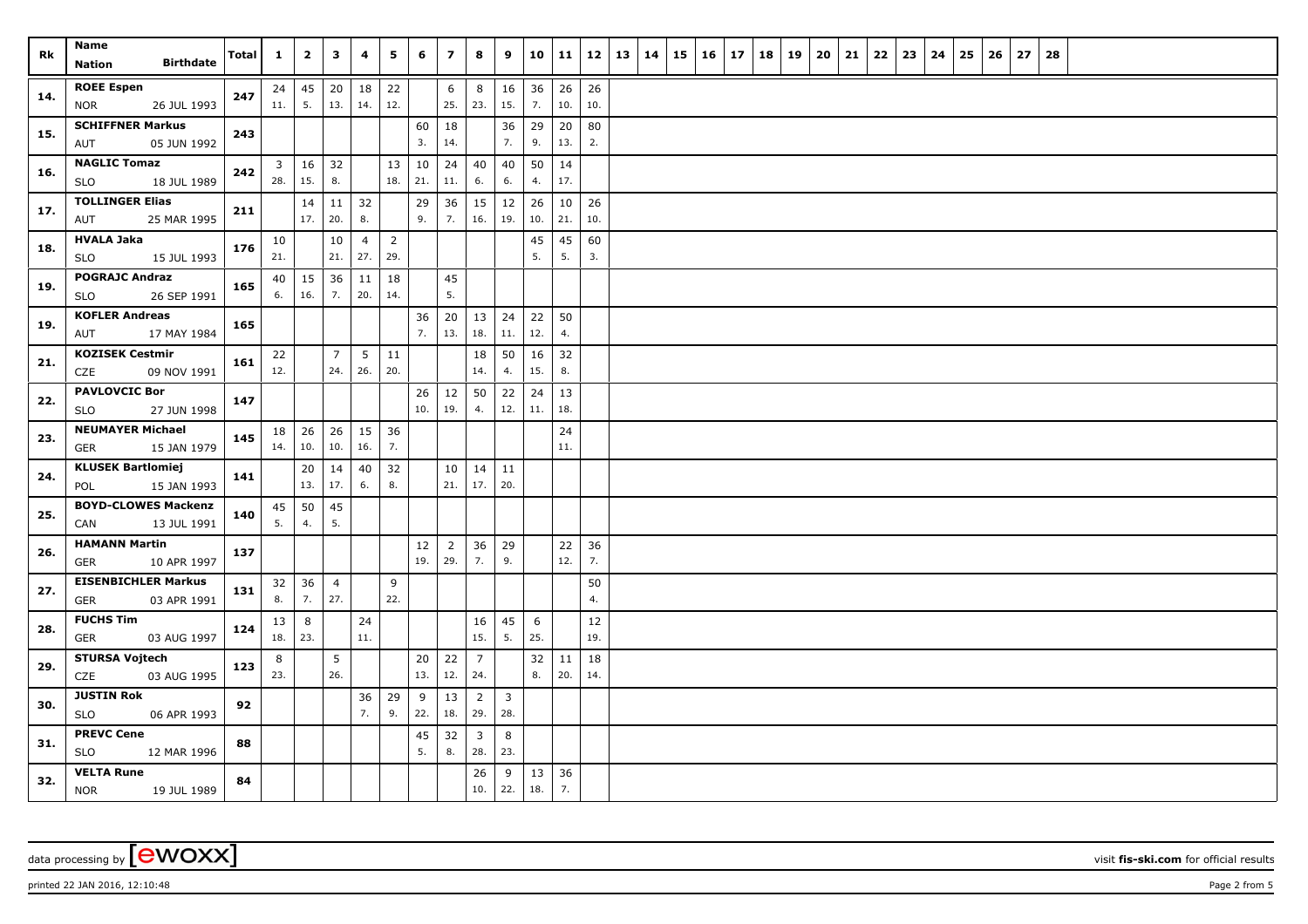| Rk  | Name<br><b>Birthdate</b><br>Nation                 | Total | $\mathbf{1}$   | $\overline{\mathbf{2}}$ | 3                     | 4                     | 5                     | 6         | $\overline{\mathbf{z}}$ | 8                             | 9         |                         | 10 11                 | 12        | 13 | 14 | 15 | $16 \mid 17$ | 18 | 19 | 20 | 21 | 22 | 23 | 24 | 25 | 26 | 27 | 28 |  |  |  |
|-----|----------------------------------------------------|-------|----------------|-------------------------|-----------------------|-----------------------|-----------------------|-----------|-------------------------|-------------------------------|-----------|-------------------------|-----------------------|-----------|----|----|----|--------------|----|----|----|----|----|----|----|----|----|----|----|--|--|--|
|     | <b>ASCHENWALD Philipp</b>                          |       |                | $11 \mid 13$            | 18                    | 12                    |                       |           | 26                      |                               |           |                         |                       |           |    |    |    |              |    |    |    |    |    |    |    |    |    |    |    |  |  |  |
| 33. | AUT<br>12 NOV 1995                                 | 80    | 20.            | 18.                     | 14.                   | 19.                   |                       |           | 10.                     |                               |           |                         |                       |           |    |    |    |              |    |    |    |    |    |    |    |    |    |    |    |  |  |  |
| 34. | <b>EGLOFF Luca</b>                                 | 79    |                |                         |                       |                       |                       | 50        | 29                      |                               |           |                         |                       |           |    |    |    |              |    |    |    |    |    |    |    |    |    |    |    |  |  |  |
|     | SUI<br>06 JUN 1995                                 |       |                |                         |                       |                       |                       | 4.        | 9.                      |                               |           |                         |                       |           |    |    |    |              |    |    |    |    |    |    |    |    |    |    |    |  |  |  |
| 35. | <b>LINDVIK Marius</b>                              | 77    |                | 40                      | 15                    |                       |                       | 11        | 11                      |                               |           |                         |                       |           |    |    |    |              |    |    |    |    |    |    |    |    |    |    |    |  |  |  |
|     | <b>NOR</b><br>27 JUN 1998<br><b>ZUPANCIC Miran</b> |       |                | 6.                      | 16.                   |                       |                       | 20.       | 20.                     |                               |           |                         |                       |           |    |    |    |              |    |    |    |    |    |    |    |    |    |    |    |  |  |  |
| 36. | <b>SLO</b><br>11 NOV 1989                          | 72    |                |                         |                       | 45<br>5.              | 14<br>17.             |           |                         |                               | 13<br>18. |                         |                       |           |    |    |    |              |    |    |    |    |    |    |    |    |    |    |    |  |  |  |
| 37. | <b>MIETUS Krzysztof</b>                            | 71    | 15             | 12                      |                       | 20                    | 5                     |           |                         | $5\phantom{.0}$               | 10        | $\overline{\mathbf{3}}$ | $\mathbf{1}$          |           |    |    |    |              |    |    |    |    |    |    |    |    |    |    |    |  |  |  |
|     | 08 MAR 1991<br>POL                                 |       | 16.            | 19.                     |                       | 13.                   | 26.                   |           |                         | 26.                           | 21.       | 28.                     | 30.                   |           |    |    |    |              |    |    |    |    |    |    |    |    |    |    |    |  |  |  |
| 38. | <b>SELL Adrian</b><br>28 APR 1998<br>GER           | 66    |                |                         |                       |                       |                       | 40<br>6.  |                         | 12<br>19.                     | 14<br>17. |                         |                       |           |    |    |    |              |    |    |    |    |    |    |    |    |    |    |    |  |  |  |
| 39. | <b>WOLNY Jakub</b>                                 | 63    | 18             |                         | $\overline{3}$        | $\overline{2}$        | 24                    | 1         | 15                      |                               |           |                         |                       |           |    |    |    |              |    |    |    |    |    |    |    |    |    |    |    |  |  |  |
|     | 15 MAY 1995<br>POL                                 |       | 14.            |                         | 28.                   | 29.                   | 11.                   | 30.       | 16.                     |                               |           |                         |                       |           |    |    |    |              |    |    |    |    |    |    |    |    |    |    |    |  |  |  |
| 40. | <b>SINKOVEC Jure</b>                               | 54    | $\mathbf{1}$   | $\overline{4}$          |                       | 8                     | 15                    | 16        |                         | 10                            |           |                         |                       |           |    |    |    |              |    |    |    |    |    |    |    |    |    |    |    |  |  |  |
|     | <b>SLO</b><br>03 JUL 1985                          |       | 30.            | 27.                     |                       | 23.                   | 16.                   | 15.       |                         | 21.                           |           |                         |                       |           |    |    |    |              |    |    |    |    |    |    |    |    |    |    |    |  |  |  |
| 40. | <b>WINTER Paul</b><br>05 OCT 1997                  | 54    |                | 18<br>14.               | $\overline{2}$<br>29. | 6<br>25.              | 18<br>14.             |           |                         | 10<br>21.                     |           |                         |                       |           |    |    |    |              |    |    |    |    |    |    |    |    |    |    |    |  |  |  |
|     | GER<br><b>BJOERENG Joacim Oeder</b>                |       |                |                         |                       |                       |                       |           |                         |                               |           | 14                      | 40                    |           |    |    |    |              |    |    |    |    |    |    |    |    |    |    |    |  |  |  |
| 40. | 14 DEC 1995<br><b>NOR</b>                          | 54    |                |                         |                       |                       |                       |           |                         |                               |           | 17.                     | 6.                    |           |    |    |    |              |    |    |    |    |    |    |    |    |    |    |    |  |  |  |
| 43. | <b>SJOEEN Phillip</b>                              | 53    | 9              | 11                      | 22                    |                       |                       |           |                         | 11                            |           |                         |                       |           |    |    |    |              |    |    |    |    |    |    |    |    |    |    |    |  |  |  |
|     | 24 DEC 1995<br>NOR                                 |       | 22.            | 20.                     | 12.                   |                       |                       |           |                         | 20.                           |           |                         |                       |           |    |    |    |              |    |    |    |    |    |    |    |    |    |    |    |  |  |  |
| 44. | <b>KRAUS Marinus</b>                               | 44    |                |                         |                       |                       |                       |           |                         | 22<br>12.                     |           |                         |                       | 22<br>12. |    |    |    |              |    |    |    |    |    |    |    |    |    |    |    |  |  |  |
|     | GER<br>13 FEB 1991<br>ZIOBRO Jan                   |       |                |                         |                       |                       |                       |           |                         |                               |           |                         |                       |           |    |    |    |              |    |    |    |    |    |    |    |    |    |    |    |  |  |  |
| 44. | 24 JUN 1991<br>POL                                 | 44    |                |                         |                       |                       |                       |           |                         |                               |           | 12<br>19.               | 32<br>8.              |           |    |    |    |              |    |    |    |    |    |    |    |    |    |    |    |  |  |  |
| 46. | <b>DIETHART Thomas</b>                             | 43    | $\overline{4}$ | $\overline{7}$          |                       | 22                    | 10                    |           |                         |                               |           |                         |                       |           |    |    |    |              |    |    |    |    |    |    |    |    |    |    |    |  |  |  |
|     | 25 FEB 1992<br>AUT                                 |       | 27.            | 24.                     |                       | 12.                   | 21.                   |           |                         |                               |           |                         |                       |           |    |    |    |              |    |    |    |    |    |    |    |    |    |    |    |  |  |  |
| 47. | <b>ALEXANDER Nicholas</b>                          | 42    |                |                         | 9                     |                       |                       |           |                         | 1                             | 32        |                         |                       |           |    |    |    |              |    |    |    |    |    |    |    |    |    |    |    |  |  |  |
|     | USA<br>24 AUG 1988                                 |       |                |                         | 22.                   |                       |                       |           |                         | 30.                           | 8.        |                         |                       |           |    |    |    |              |    |    |    |    |    |    |    |    |    |    |    |  |  |  |
| 47. | <b>SIEGEL Jonathan</b><br>04 JUL 1998<br>GER       | 42    |                |                         |                       |                       |                       | 15<br>16. | 8<br>23.                | $\overline{4}$<br>$\vert$ 27. | 15<br>16. |                         |                       |           |    |    |    |              |    |    |    |    |    |    |    |    |    |    |    |  |  |  |
|     | <b>HUBER Stefan</b>                                |       |                |                         | $12$                  |                       |                       |           |                         |                               |           |                         |                       | 29        |    |    |    |              |    |    |    |    |    |    |    |    |    |    |    |  |  |  |
| 49. | AUT<br>08 MAR 1994                                 | 41    |                |                         | 19.                   |                       |                       |           |                         |                               |           |                         |                       | 9.        |    |    |    |              |    |    |    |    |    |    |    |    |    |    |    |  |  |  |
| 50. | <b>ITO Masamitsu</b>                               | 40    |                |                         |                       |                       |                       |           |                         |                               |           |                         |                       | 40        |    |    |    |              |    |    |    |    |    |    |    |    |    |    |    |  |  |  |
|     | <b>JPN</b><br>27 FEB 1998                          |       |                |                         |                       |                       |                       |           |                         |                               |           |                         |                       | 6.        |    |    |    |              |    |    |    |    |    |    |    |    |    |    |    |  |  |  |
| 51. | <b>ZNISZCZOL Aleksander</b><br>POL<br>08 MAR 1994  | 39    | 14<br>17.      |                         |                       | $\overline{3}$<br>28. | $\overline{3}$<br>28. |           |                         |                               |           | $\mathbf{1}$<br>30.     | $\overline{7}$<br>24. | 11<br>20. |    |    |    |              |    |    |    |    |    |    |    |    |    |    |    |  |  |  |

data processing by **CWOXX** visit **fis-ski.com** for official results

printed 22 JAN 2016, 12:10:48 **Page 3** from 5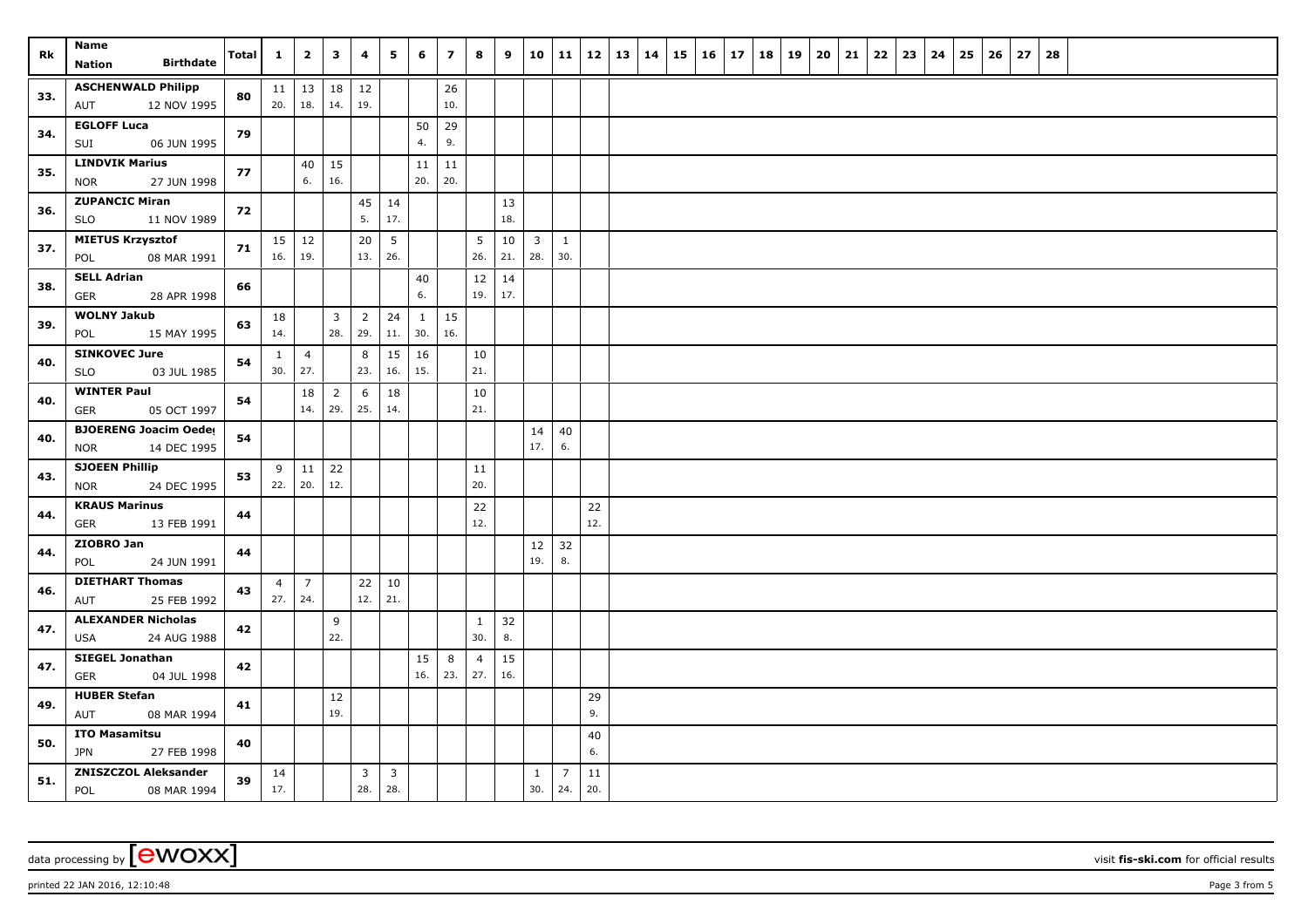| Rk  | Name<br><b>Birthdate</b><br><b>Nation</b>                | Total | $\mathbf{1}$ | $\overline{2}$        | $\mathbf{3}$        | 4         | 5                     | 6             | $\overline{\phantom{a}}$       | 8                      | 9                     | 10                    | 11 12                 |           | 13 14 | $15 \mid 16 \mid$ | 17 | 18 19 | 20 | 21 | $22 \mid 23$ | 24 | 25 | 26 | 27 | 28 |  |  |
|-----|----------------------------------------------------------|-------|--------------|-----------------------|---------------------|-----------|-----------------------|---------------|--------------------------------|------------------------|-----------------------|-----------------------|-----------------------|-----------|-------|-------------------|----|-------|----|----|--------------|----|----|----|----|----|--|--|
| 52. | <b>QUECK Danny</b><br>17 SEP 1989<br><b>GER</b>          | 35    |              |                       |                     |           |                       | $13\,$<br>18. | 14<br>17.                      | $6\phantom{.}6$<br>25. | $\overline{2}$<br>29. |                       |                       |           |       |                   |    |       |    |    |              |    |    |    |    |    |  |  |
| 53. | <b>KYTOESAHO Niko</b><br>18 DEC 1999<br>FIN              | 32    |              |                       |                     |           | $20\,$<br>13.         |               |                                |                        |                       | $\overline{7}$<br>24. | 5<br>26.              |           |       |                   |    |       |    |    |              |    |    |    |    |    |  |  |
| 53. | <b>PEIER Killian</b><br>SUI<br>28 MAR 1995               | 32    |              |                       |                     |           |                       |               |                                |                        |                       |                       |                       | 32<br>8.  |       |                   |    |       |    |    |              |    |    |    |    |    |  |  |
| 55. | <b>KANTYKA Przemyslaw</b><br>15 DEC 1996<br>POL          | 31    |              |                       |                     |           |                       |               |                                |                        | 5<br>26.              | 11<br>20.             | 6<br>25.              | 9<br>22.  |       |                   |    |       |    |    |              |    |    |    |    |    |  |  |
| 56. | <b>SCHULER Andreas</b><br>30 DEC 1995<br>SUI             | 30    |              |                       |                     |           |                       |               |                                |                        | 20<br>13.             | $\overline{2}$<br>29. | $\overline{3}$<br>28. | 5<br>26.  |       |                   |    |       |    |    |              |    |    |    |    |    |  |  |
| 57. | <b>LEAROYD Jonathan</b><br>03 NOV 2000<br><b>FRA</b>     | 29    |              |                       |                     |           |                       | 24<br>11.     | $5\overline{)}$<br>26.         |                        |                       |                       |                       |           |       |                   |    |       |    |    |              |    |    |    |    |    |  |  |
| 58. | <b>TROFIMOV Roman Serge</b><br><b>RUS</b><br>19 NOV 1989 | 26    |              |                       | 9<br>22.            |           |                       | 6<br>25.      |                                |                        |                       |                       |                       | 11<br>20. |       |                   |    |       |    |    |              |    |    |    |    |    |  |  |
| 59. | <b>DAMJAN Jernej</b><br>28 MAY 1983<br><b>SLO</b>        | 25    |              |                       |                     |           |                       |               |                                |                        |                       | 10<br>21.             |                       | 15<br>16. |       |                   |    |       |    |    |              |    |    |    |    |    |  |  |
| 60. | <b>JELAR Ziga</b><br>SLO<br>22 OCT 1997                  | 23    |              |                       |                     |           |                       |               |                                |                        |                       | 5<br>26.              | 18<br>14.             |           |       |                   |    |       |    |    |              |    |    |    |    |    |  |  |
| 60. | <b>PEDERSEN Robin</b><br><b>NOR</b><br>31 AUG 1996       | 23    |              |                       |                     | 16<br>15. | $\overline{7}$<br>24. |               |                                |                        |                       |                       |                       |           |       |                   |    |       |    |    |              |    |    |    |    |    |  |  |
| 62. | <b>BIRCHLER Tobias</b><br>SUI<br>29 JUL 1997             | 22    |              |                       | $\mathbf{1}$<br>30. |           |                       | $18\,$<br>14. | $\overline{\mathbf{3}}$<br>28. |                        |                       |                       |                       |           |       |                   |    |       |    |    |              |    |    |    |    |    |  |  |
| 63. | <b>ALAMOMMO Andreas</b><br>23 DEC 1998<br>FIN            | 20    |              |                       |                     | 9<br>22.  | $\overline{4}$<br>27. |               | $\overline{7}$<br>24.          |                        |                       |                       |                       |           |       |                   |    |       |    |    |              |    |    |    |    |    |  |  |
| 63. | <b>BIEGUN Krzysztof</b><br>21 MAY 1994<br>POL            | 20    |              |                       |                     |           |                       |               |                                |                        |                       | 8<br>23.              | 12<br>19.             |           |       |                   |    |       |    |    |              |    |    |    |    |    |  |  |
| 65. | <b>HUBER Daniel</b><br>02 JAN 1993<br>AUT                | 16    |              |                       |                     |           |                       |               |                                |                        |                       |                       |                       | 16<br>15. |       |                   |    |       |    |    |              |    |    |    |    |    |  |  |
| 65. | ZOGRAFSKI Vladimir<br>14 JUL 1993<br>BUL                 | 16    |              | 10<br>21.             | 6<br>25.            |           |                       |               |                                |                        |                       |                       |                       |           |       |                   |    |       |    |    |              |    |    |    |    |    |  |  |
| 67. | <b>KAELIN Pascal</b><br>SUI<br>11 JAN 1993               | 15    | 12<br>19.    | $\overline{3}$<br>28. |                     |           |                       |               |                                |                        |                       |                       |                       |           |       |                   |    |       |    |    |              |    |    |    |    |    |  |  |
| 67. | <b>NOUSIAINEN Eetu</b><br>29 APR 1997<br>FIN             | 15    |              |                       |                     |           |                       |               |                                |                        |                       |                       | 15<br>16.             |           |       |                   |    |       |    |    |              |    |    |    |    |    |  |  |
| 69. | <b>BICKNER Kevin</b><br><b>USA</b><br>23 SEP 1996        | 14    |              |                       |                     |           |                       |               |                                |                        |                       |                       |                       | 14<br>17. |       |                   |    |       |    |    |              |    |    |    |    |    |  |  |
| 70. | <b>TOROK Eduard</b><br>ROU<br>02 MAY 1997                | 12    | 6<br>25.     | 6<br>25.              |                     |           |                       |               |                                |                        |                       |                       |                       |           |       |                   |    |       |    |    |              |    |    |    |    |    |  |  |

data processing by **CWOXX** wisit **fis-ski.com** for official results

printed 22 JAN 2016, 12:10:48 Page 4 from 5